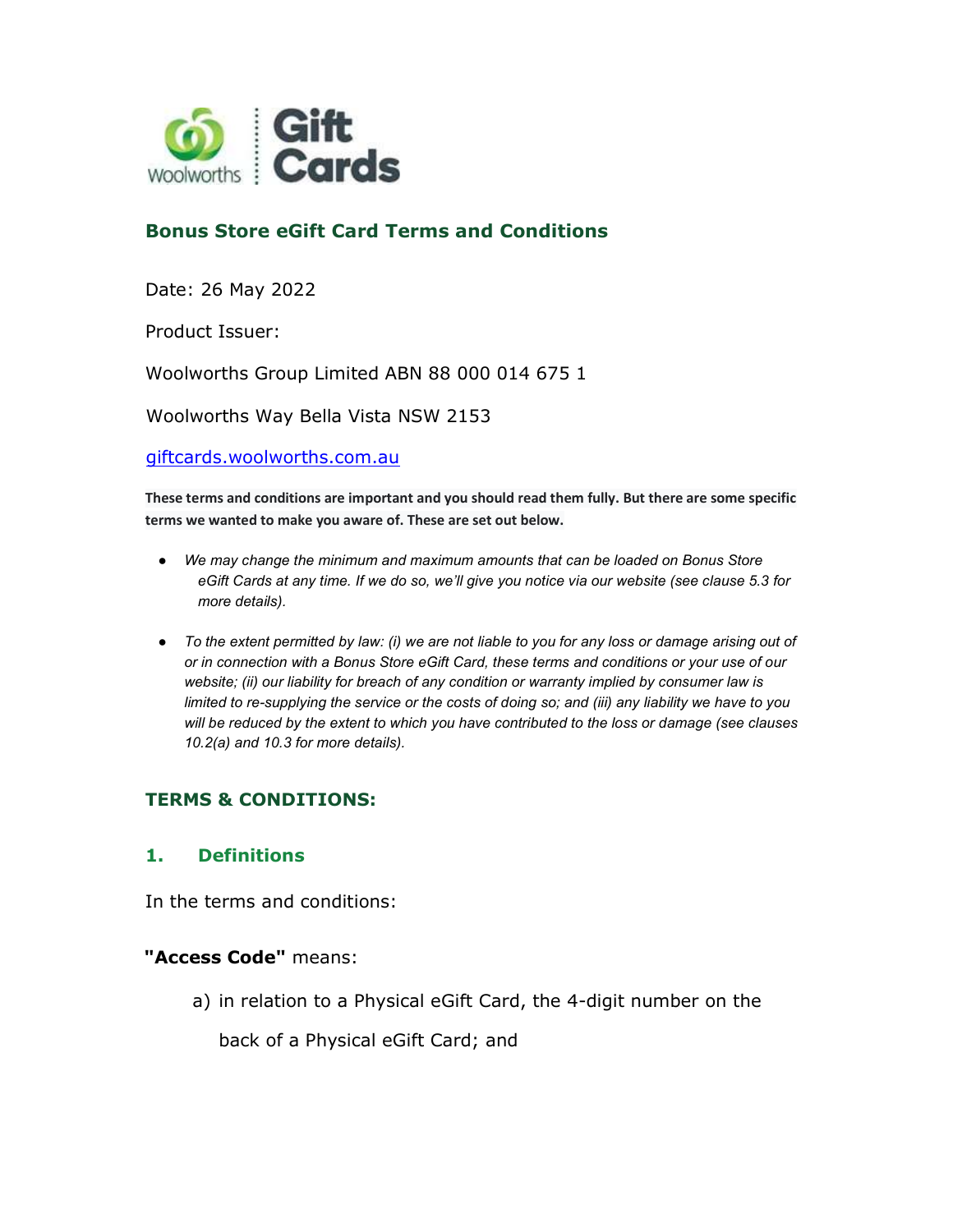b) in relation to an eGift Card the 4-digit number that appears on

the Bonus Store eGift Card which is required to make a

transaction or transaction enquiry.

"**activate"** means the initial loading of value onto a Bonus Store eGift Card.

"Bonus Store eGift Card" means one of the following gift cards

issued by us to you either as a Physical eGift Card or an eGift Card:

- a) Woolworths Supermarket Bonus Store eGift Card;
- b) Woolworths Online Bonus Store eGift Card;
- c) BIG W Bonus Store eGift Card;
- d) BWS Bonus Store eGift Card;
- e) Cellarmasters Bonus Store eGift Card (gift card not available for purchase from 9th June 2021); or
- f) Dan Murphy's Bonus Store eGift Card.
- g) WISH Bonus Store eGift Card

"Card Balance" means the unspent value of a Bonus Store eGift Card.

#### "Card Number" means:

a) in relation to the Physical eGift Card, the 19-digit number that

appears on the back of the Physical eGift Card; and

b) in relation to the eGift Card, the 19-digit number that appears on the eGift Card.

"Delayed Delivery" means the eGift Card will be delivered to the

Recipient at a pre-selected date after the date of purchase, chosen by

the purchaser at the time of purchasing the eGift Card.

"Dispatch Date" means the date the eGift Card was emailed to the Recipient of the eGift Card.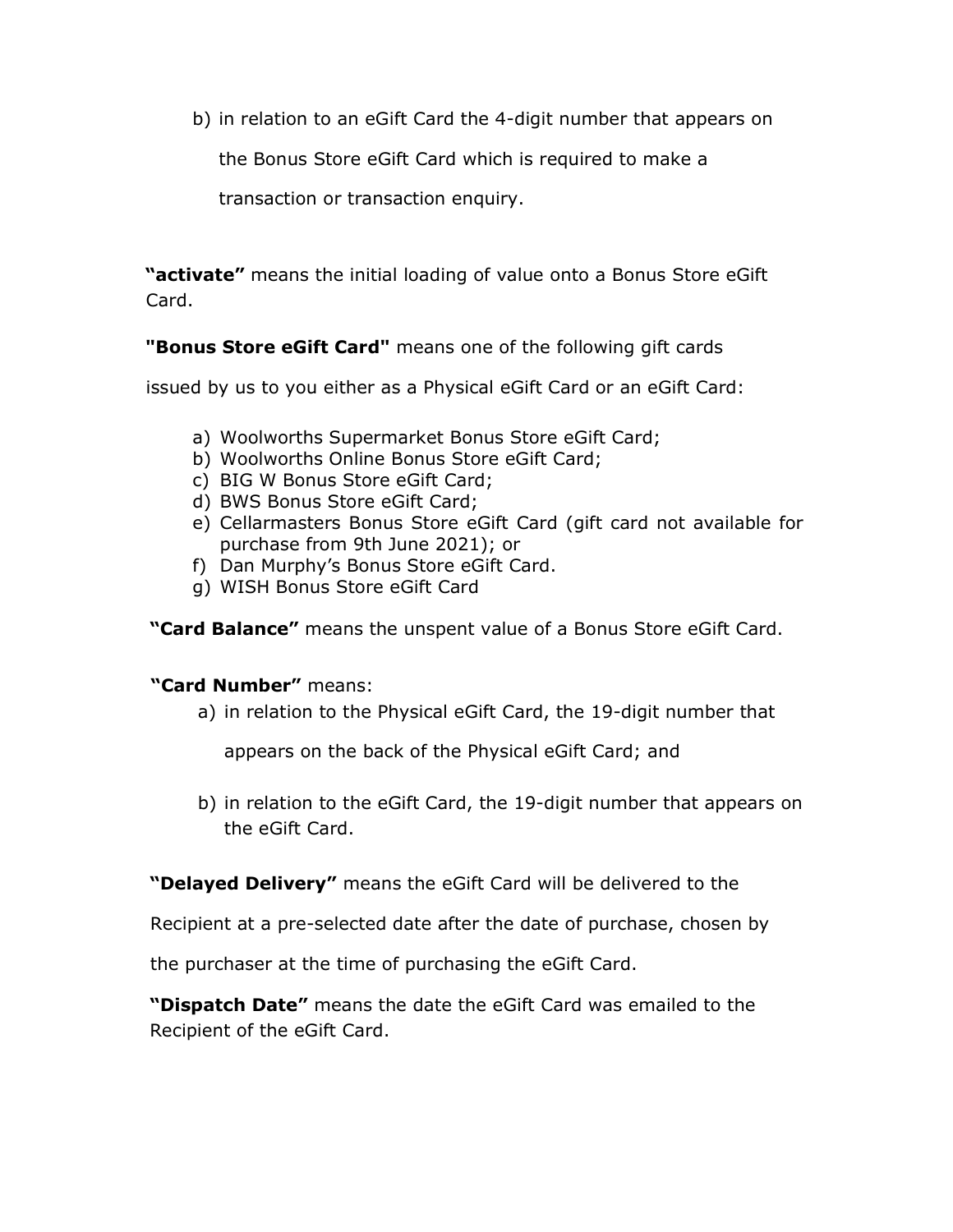"eGift Card" means a Bonus Store eGift Card issued in 'electronic' form as described in these terms and conditions.

"Expiry Date" means a Bonus Store eGift Cards will expire at 3, 6, 12 or 36 months from the date of issue of the Bonus Store eGift Card as specified on the front of the Bonus Store eGift Card, after which time any remaining funds on a Bonus Store eGift Card will not be available for Redemption.

"Participating Store" means one of the stores listed on the Website as a store which accepts payment using the Bonus Store eGift Card, as amended from time to time and vary between each type of Bonus Store eGift Card.

"Physical eGift Card" means a Bonus Store eGift Card issued in conventional plastic card form.

"Recipient" means the person who receives the Bonus Store eGift Card or (and for the avoidance of doubt may be the same as the purchaser).

"Redeem" means to reduce the value loaded on your Bonus Store eGift Card by using the Bonus Store eGift Card to purchase goods or services, and "Redeemable", "Redeemed" and "Redemption" have corresponding meanings.

"Website" means giftcards.woolworths.com.au.

A reference to "we", "us" or "our" is a reference to Woolworths Group Limited.

A reference to "you" or "your" is a reference to the person who is taken to agree to these terms and conditions under clause 2, and includes any purchaser or Recipient of a Bonus Store eGift Card.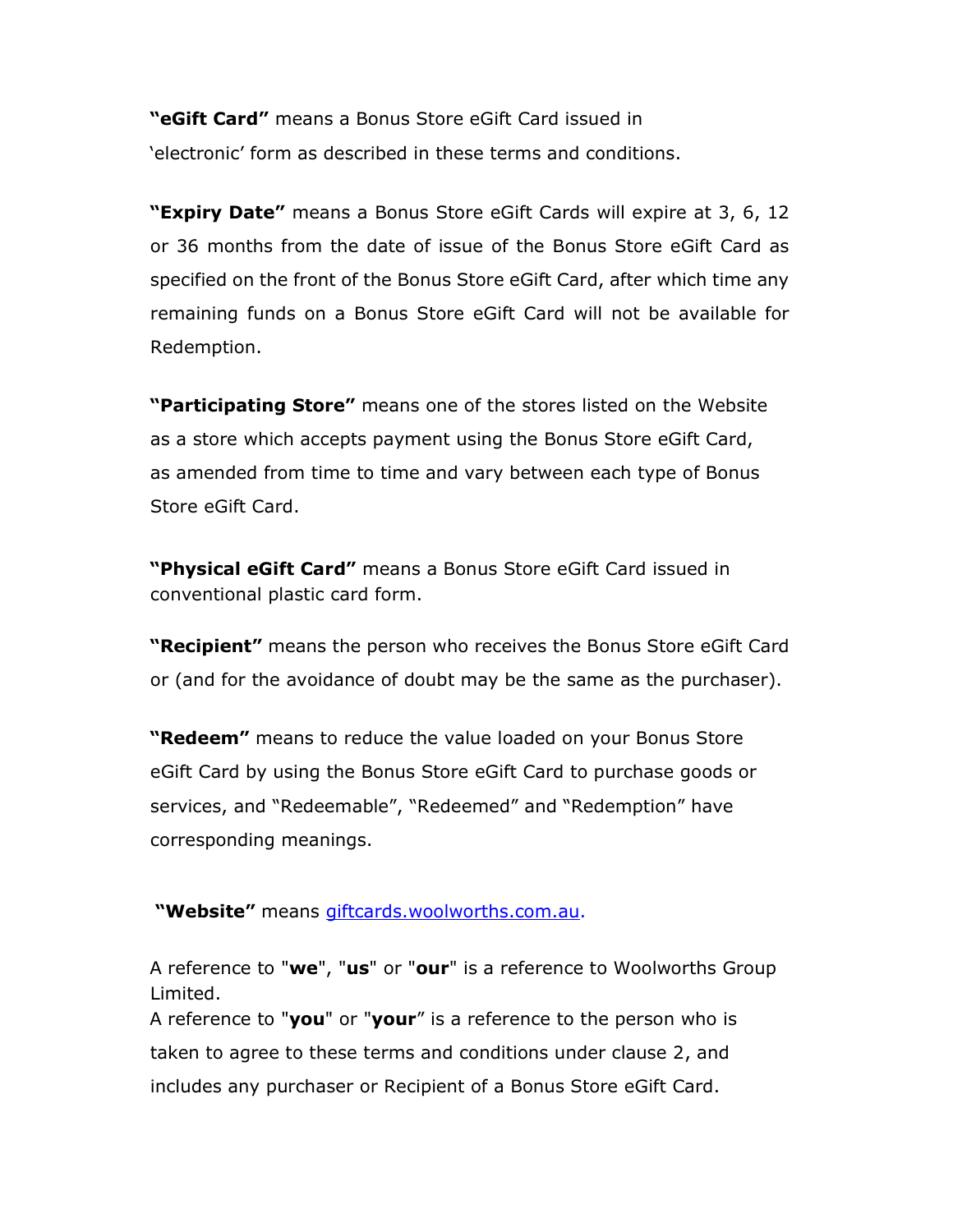#### 2. Agreeing to the terms and conditions

2.1. These terms and conditions apply to each Bonus Store eGift Card.

2.2 You agree to be bound by these terms and conditions by purchasing, activating, using, or attempting to use a Bonus Store eGift Card, or by making a transaction enquiry or exercising any right to Redeem value loaded on a Bonus Store eGift Card.

2.3 By purchasing, activating, using or attempting to use a Bonus Store eGift Card, or by making a transaction enquiry or exercising any right to Redeem value loaded on a Bonus Store eGift Card, you warrant to us that you will comply with these terms and conditions and all applicable laws and that the Bonus Store eGift Card will not be used in any manner that is unlawful, misleading, deceptive, unfair or otherwise harmful to consumers.

2.4 If you are giving a Bonus Store eGift Card to a Recipient, you should ensure that the Recipient is aware of the terms and conditions that apply to the Bonus Store eGift Card and the relevant Expiry Date of the Bonus Store eGift Card.

## 3. Purchasing a Bonus Store eGift Card and offering to **Recipients**

3.1 Bonus Store eGift Cards can only be purchased online at the Website or from any supplier of Bonus Store eGift Cards notified by us to you.

3.2 When purchasing a Bonus Store eGift Card online, payment can be made using a credit card, via EFT direct deposit or cheque. Payment is required prior to the Bonus Store eGift Card being dispatched.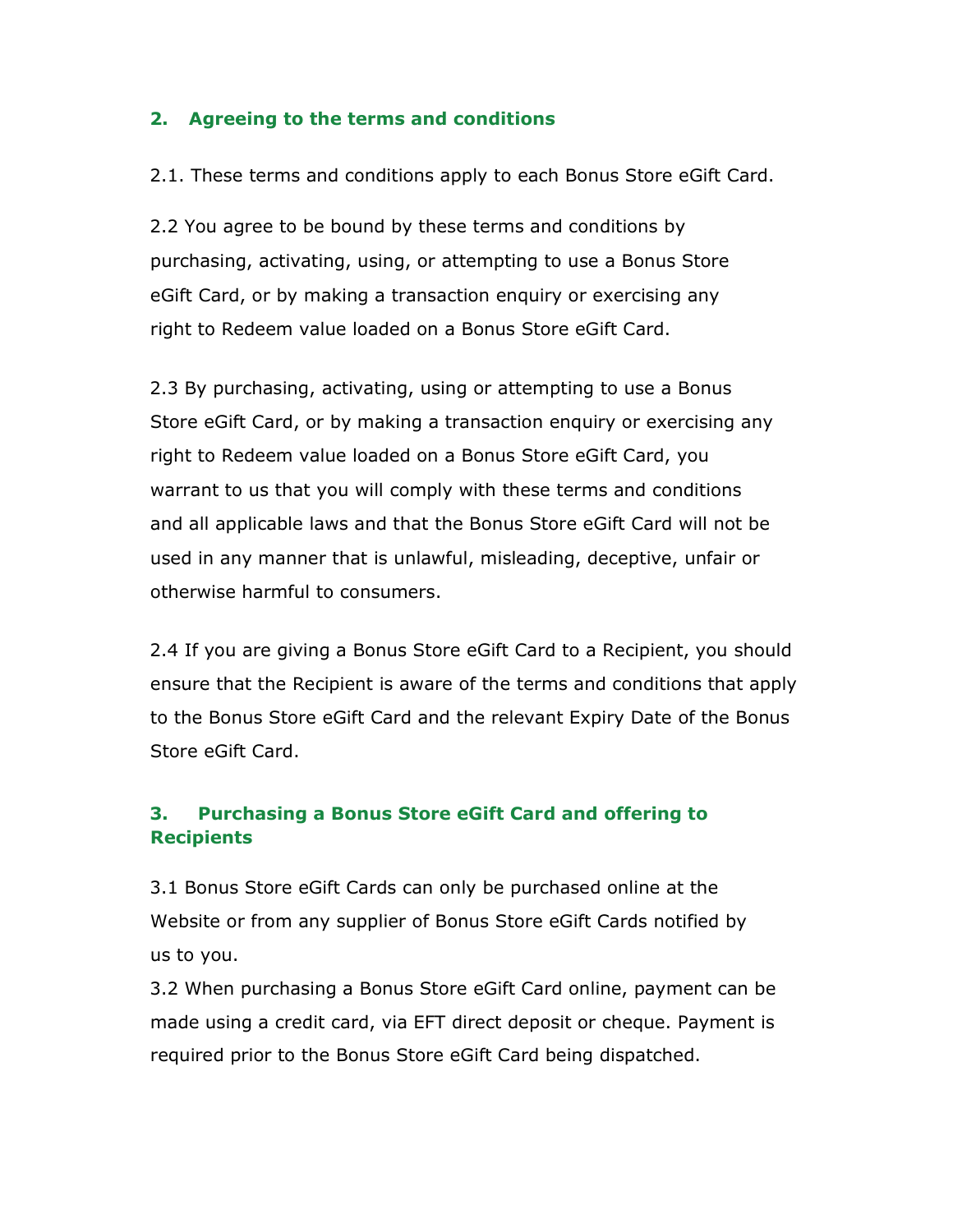3.3 You agree that any Bonus Store eGift Cards (with an Expiry Date of 3, 6 or 12 months) purchased by you must be supplied by you or any of your partners to a Recipient as part of a customer loyalty or rewards program managed by us or by a third-party (Customer Loyalty Program).

3.4 If a Bonus Store eGift Card is offered to a Recipient as part of a Customer Loyalty Program, the separate terms and conditions of that Customer Loyalty Program will govern the terms of that Recipient's eligibility to receive that Bonus Store eGift Card.

# 4. Personalising an eGift Card

4.1 By ordering a Bonus Store eGift Card with wording or an image, you declare you have read and have accepted the content policy (available at the Website).

4.2 There is no cost to you to personalise a Bonus Store eGift Card.

4.3 In order to personalise the eGift Card, the procedures set out in the Website when ordering an eGift Card must be followed. You have the choice to:

a) provide a personal message, and/or

b)upload your own photo or image onto the eGift Card.

4.4 You warrant that you will only submit a photo that you own copyright in, have the copyright owner's permission to produce (permission may be given by a parent or guardian on behalf of a minor) or does not infringe any third party's personal or intellectual property rights.

4.5 If we find inappropriate, offensive or otherwise objectionable messages or images, we reserve the right to remove the offending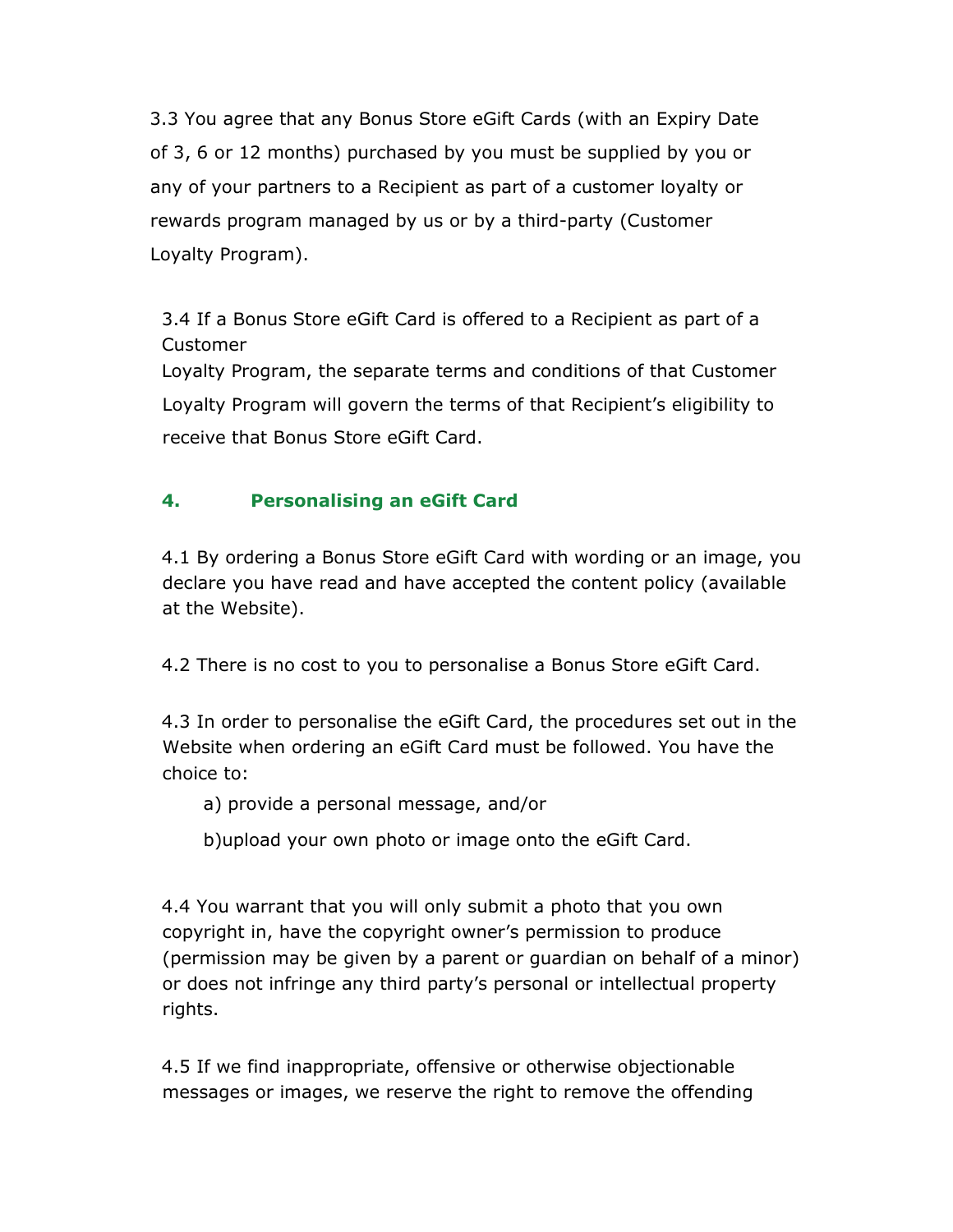message and/or image and apply a default Bonus Store eGift Card message and/or image to the Bonus Store eGift Card. Offending material includes but is not limited to:

a) Potentially offensive material that promotes racism,

bigotry, hatred or physical harm of any kind against

any group or individual;

- b)Copyrighted or trademarked material not owned by you;
- c) Abusive, threatening, obscene, defamatory or libellous

statements and/or imagery;

- d)Political or religious imagery which is offensive to cultural values;
- e) Pornographic or sexually explicit material of any kind; and
- f) Advertising or promotional materials or branded products.

4.6 We shall not be obliged to justify our decision, when denying any photo, image or wording personalisation of a Bonus Store eGift Card in accordance with clause 4.5.

4.7 You can use a company logo for a Bonus Store eGift Card if you are the holder of the intellectual property rights of the company logo.

4.8 By submitting a photo or image for personalisation of the eGift Card, you grant us and our sub- contractors a royalty free, unrestricted right to use or reproduce such photo or images for the purposes of the production of the Bonus Store eGift Card.

4.9 Variations in colour and quality of the photo or image on the Bonus Store eGift Card provided may occur in the finished product. You acknowledge that the finished photo or image is dependent on the quality of the photo or image submitted.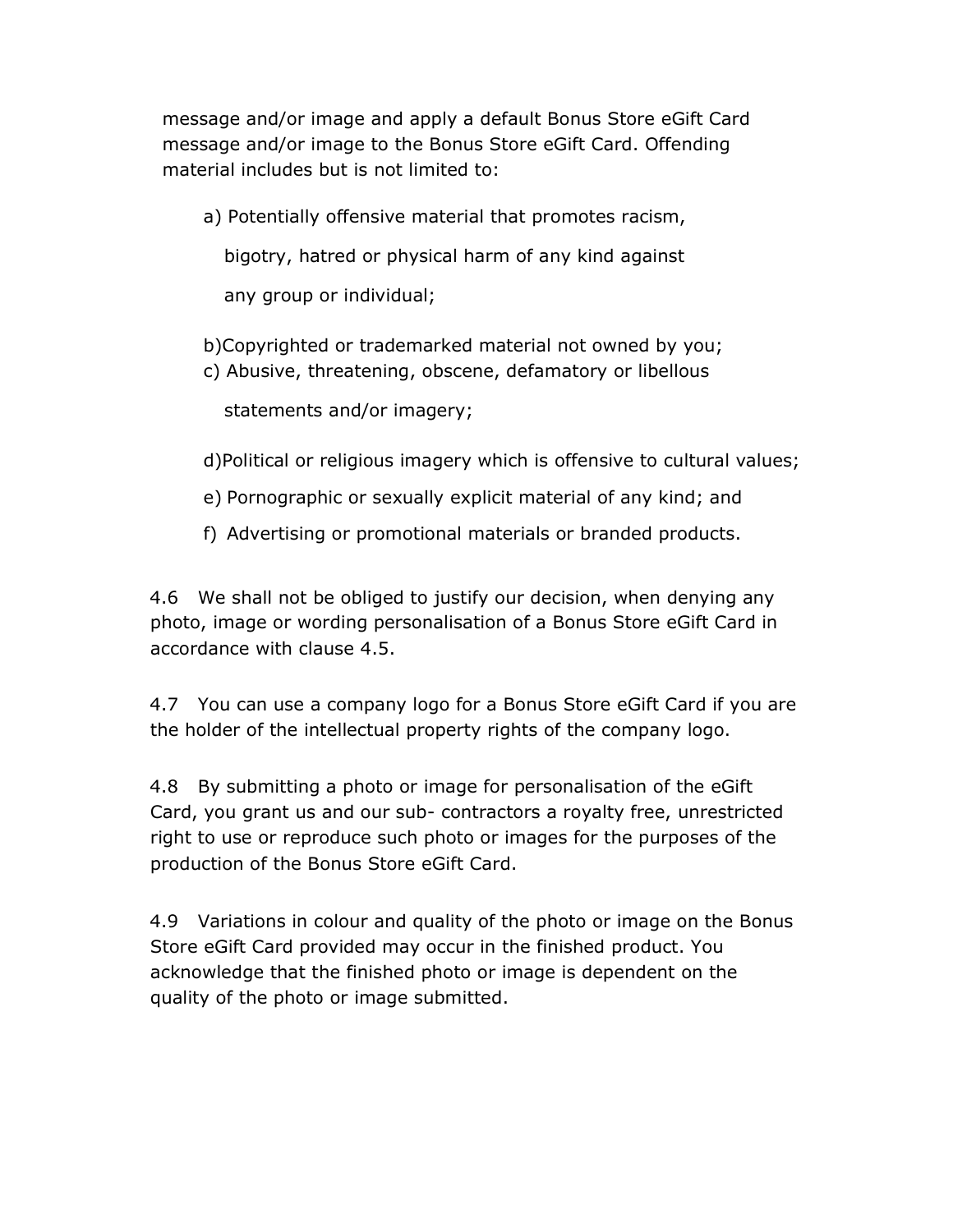## 5. Loading value to a Bonus Store eGift Card

5.1 A minimum of \$1 and a maximum of \$500 can be loaded on a Bonus Store eGift Card online at the Website or through our Bonus Store eGift Card supplier via credit card, via EFT direct deposit or cheque at the time of purchase.

5.2 When purchased online via partner programs, you may only have the option of selecting and purchasing Bonus Store eGift Cards to predefined values.

5.3 At our absolute discretion, we may change the minimum and maximum amounts that can be loaded on Bonus Store eGift Cards. If we decide to do this, we will publish details on the Website or otherwise notify any relevant Bonus Store eGift Card suppliers through which you purchase Bonus Store eGift Cards.

5.4 Value loaded onto a Bonus Store eGift Card at point of sale or otherwise is not a qualifying amount for the purposes of any offer from time to time of a discount on fuel purchases. See woolworths.com.au/Shop/Discover/petrol for full details regarding Woolworths fuel offers.

5.5 Value loaded onto a Bonus Store eGift Card at point of sale or otherwise is not a qualifying amount for the purposes of any Everyday Rewards points offered through the Everyday Rewards program. See everydayrewards.com.au for full details of the Everyday Rewards program.

5.6 There may be a delay between when you pay for a Bonus Store eGift Card via the Website or through any of our Bonus Store eGift Card suppliers and when the Bonus Store eGift Card is activated by our system. During the period of delay, the Bonus Store eGift Card cannot be used to make purchases or transaction enquiries.

5.7 Your Bonus Store eGift Card is valid for use until the Expiry Date.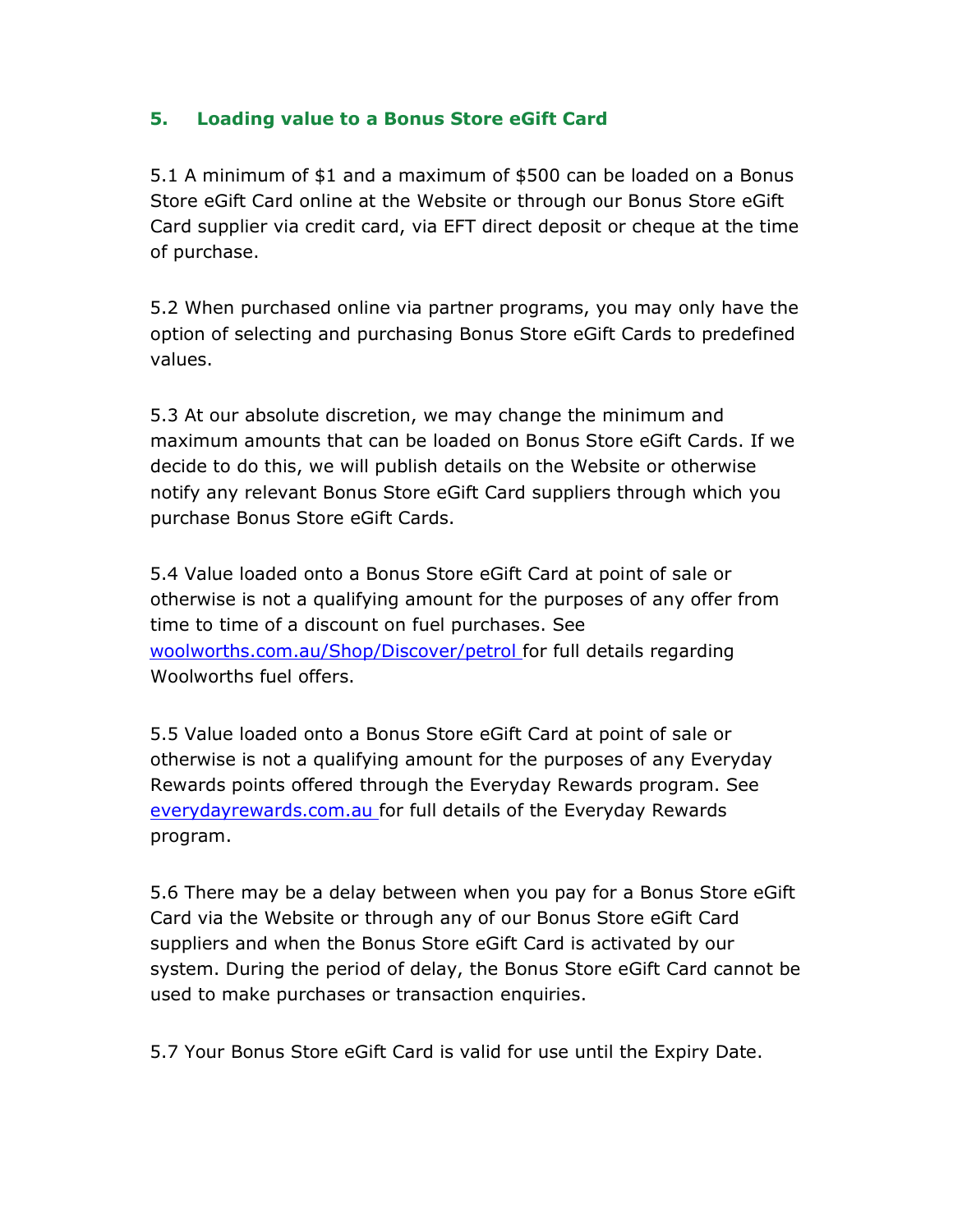## 6. Redeeming your Bonus Store eGift Card

6.1 Your Bonus Store eGift Card can be Redeemed for goods and services from Participating Stores up to the value loaded onto your Bonus Store eGift Card. Value Redeemed is deducted from the Card Balance.

6.2 You must Redeem your Bonus Store eGift Card at a Participating Store in accordance with the following:

- a) Woolworths Supermarkets Bonus Store eGift Cards can only be Redeemed at Woolworths Supermarkets or online at www.woolworths.com.au (excludes online photo processing).
- b) Woolworths Online Bonus Store eGift Cards can only be Redeemed online at www.woolworths.com.au
- c) BIG W Bonus Store eGift Cards can only be Redeemed at BIG W stores or online at www.bigw.com.au (excludes online photo processing);
- d) BWS Bonus Store eGift Cards can only be Redeemed at BWS stores or online at www.bws.com.au;
- e) Dan Murphy's Bonus Store eGift Cards can only be Redeemed at Dan Murphy's stores or online at www.danmurphys.com.au.
- f) WISH Bonus Store eGift Cards can be redeemed at any participating store as listed on giftcards.woolworths.com.au/giftCardApp#/where-to-spend and may change from time to time.

6.3 No Bonus Store eGift Card can be used at stand alone photo kiosks, DVD vending machines and mobile EFTPOS terminals.

6.4 Bonus Store eGift Cards cannot be refunded or used to obtain cash. You cannot use your Bonus Store eGift Card to make a credit card payment or other transaction account deposits. Resale of Bonus Store eGift Cards is strictly prohibited, except with our prior written consent. If approved, Bonus Store eGift Cards cannot be resold for more than the original purchase price. Bonus Store eGift Cards that are resold in breach of this clause 6.4 will be invalid with the result that purchasers of those cards will not be able to use or Redeem unspent value on their Bonus Store eGift Cards.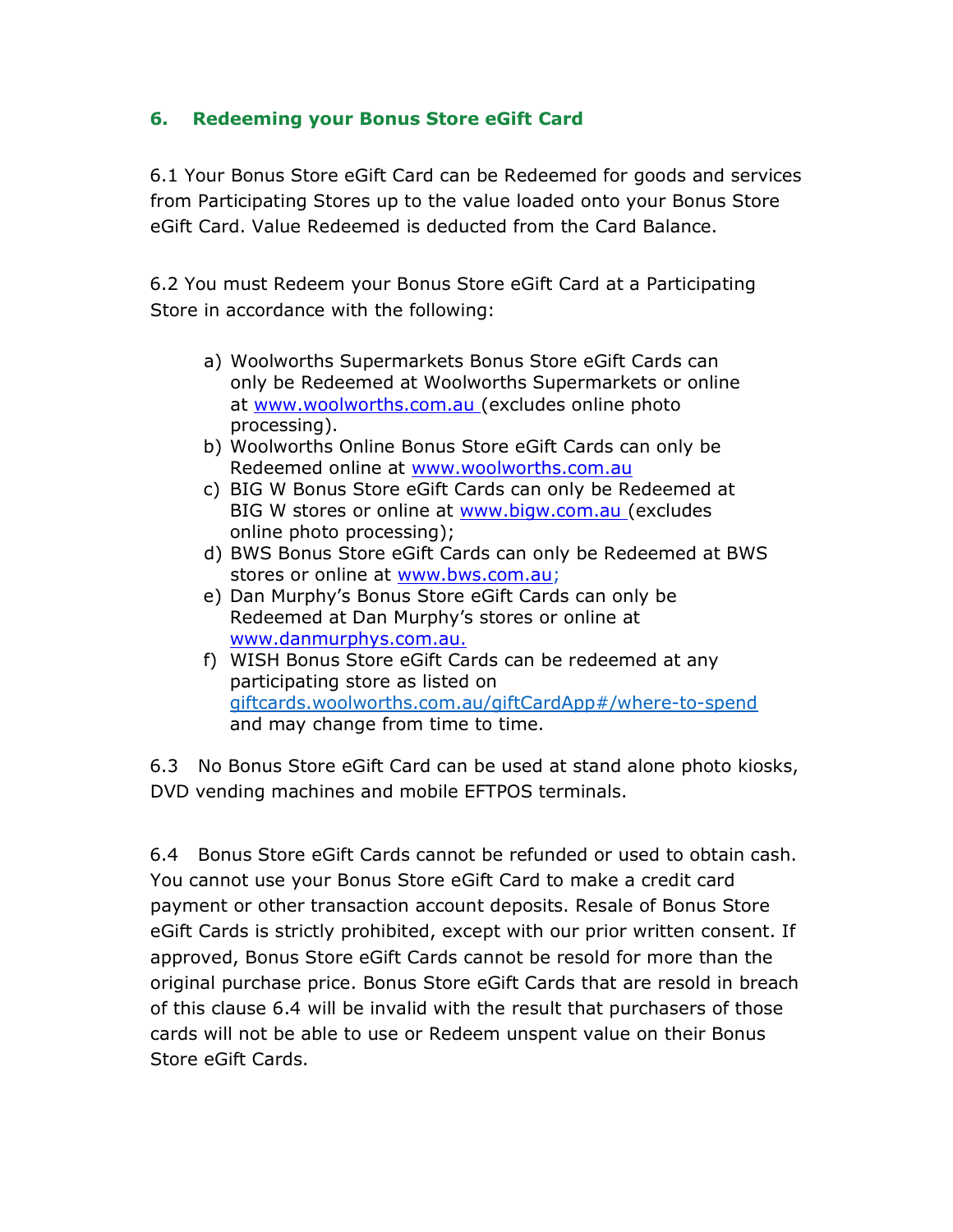6.5 In addition, you cannot use your Bonus Store eGift Card to purchase the following products from a Participating Store:

- a) Gift cards and vouchers;
- b) Lotto / lottery products; or
- c) Donations or charity products (such as merchandise).

6.6 Your use of the Bonus Store eGift Card at a Participating Store is subject at all times to the policies (and, where applicable, other terms and conditions) of that Participating Store regarding the goods and services made available by it. For example, if you are under the age of 16, your Bonus Store eGift Card cannot be Redeemed for products such as knives or, if you are under 15, a Participating Store may not supply you with video games or other material classified as MA15+.

6.7. Where the price of the goods or services being purchased with the Bonus Store eGift Card exceeds the Card Balance, you must pay the amount exceeding the Card Balance by an alternative payment method at the discretion of the relevant Participating Store.

6.8 Once your Bonus Store eGift Card has reached its Expiry Date, any unspent value cannot be used or Redeemed by you.

6.9 Once your Bonus Store eGift Card has reached a nil balance it cannot be re-activated.

6.10 The Redemption of Bonus Store eGift Cards is restricted to the purchase of standard retail quantities of goods.

#### 7. No recharging of the Bonus Store eGift Card

7.1 After a Bonus Store eGift Card has been activated you cannot subsequently add value to it.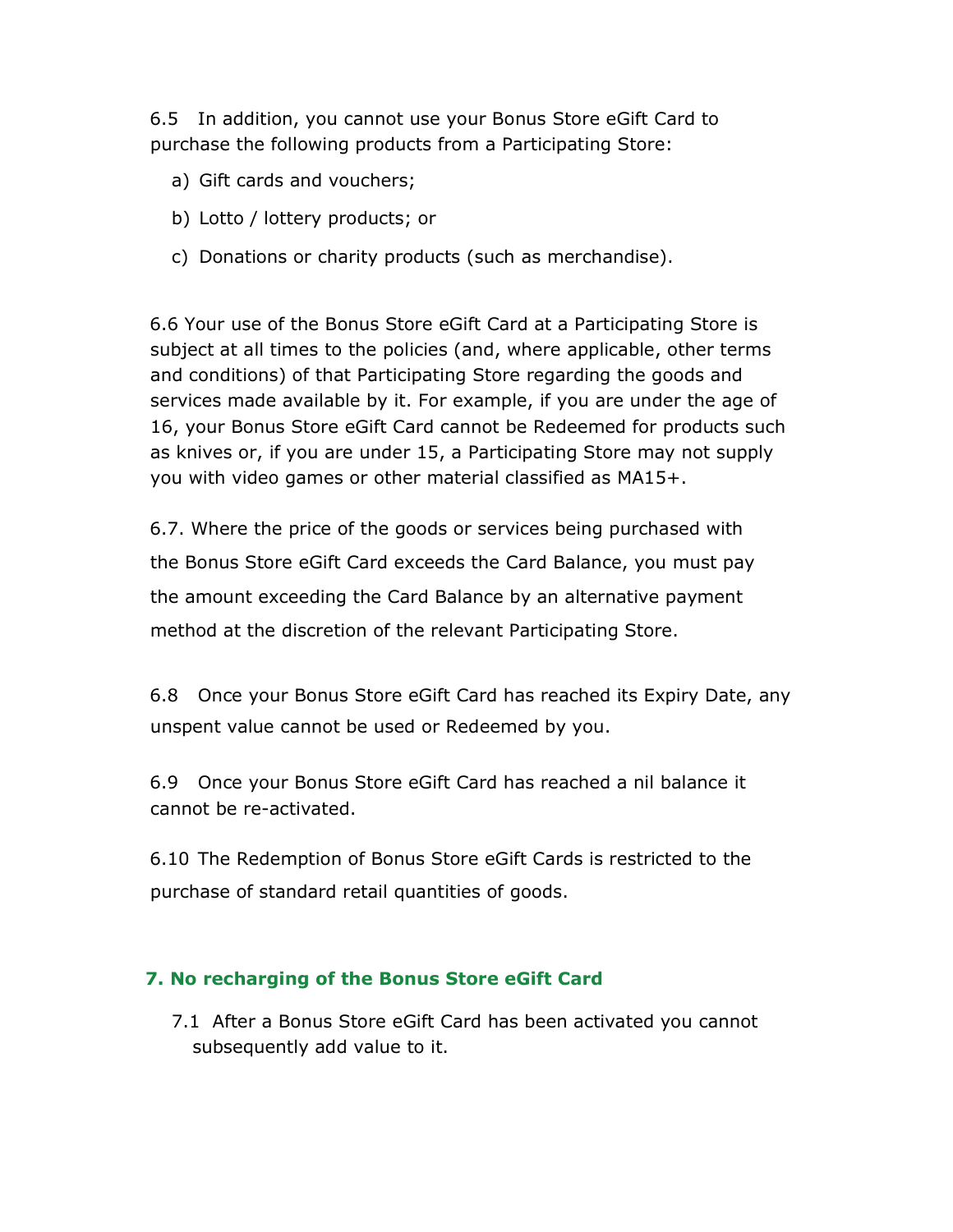#### 8. Transaction enquiries

8.1 You can check your Bonus Store eGift Card(s) Expiry Date, transaction history and Card Balance by:

- a) Visiting the Website;
- b) Calling 1300 10 1234; or
- c) Downloading the Woolworths Money App.

8.2 To make a balance enquiry on your Bonus Store eGift Card as set out in clause 8.1, you must provide your Card Number and Access Code when prompted.

#### 9. Lost or Stolen Bonus Store eGift Cards

9.1 You must treat your Bonus Store eGift Card like cash. If your Physical eGift Card is damaged, lost or stolen, please contact the store of purchase or the person or organisation that gave you the Bonus Store eGift Card. If your eGift Card is lost, deleted, damaged or stolen please email us using the Contact Us section of the Website. However, we have no obligation to replace or refund value for lost, stolen, damaged or deleted Bonus Store eGift Cards except where we have breached any condition or warranty implied under consumer protection legislation that cannot be excluded in these terms and conditions (for example warranties as to the exercise of due care and skill in providing services and as to fitness for purpose of materials we provide).

9.2 We reserve the right to place a stop on your Bonus Store eGift Card if:

a) You report that your Bonus Store eGift Card has been lost,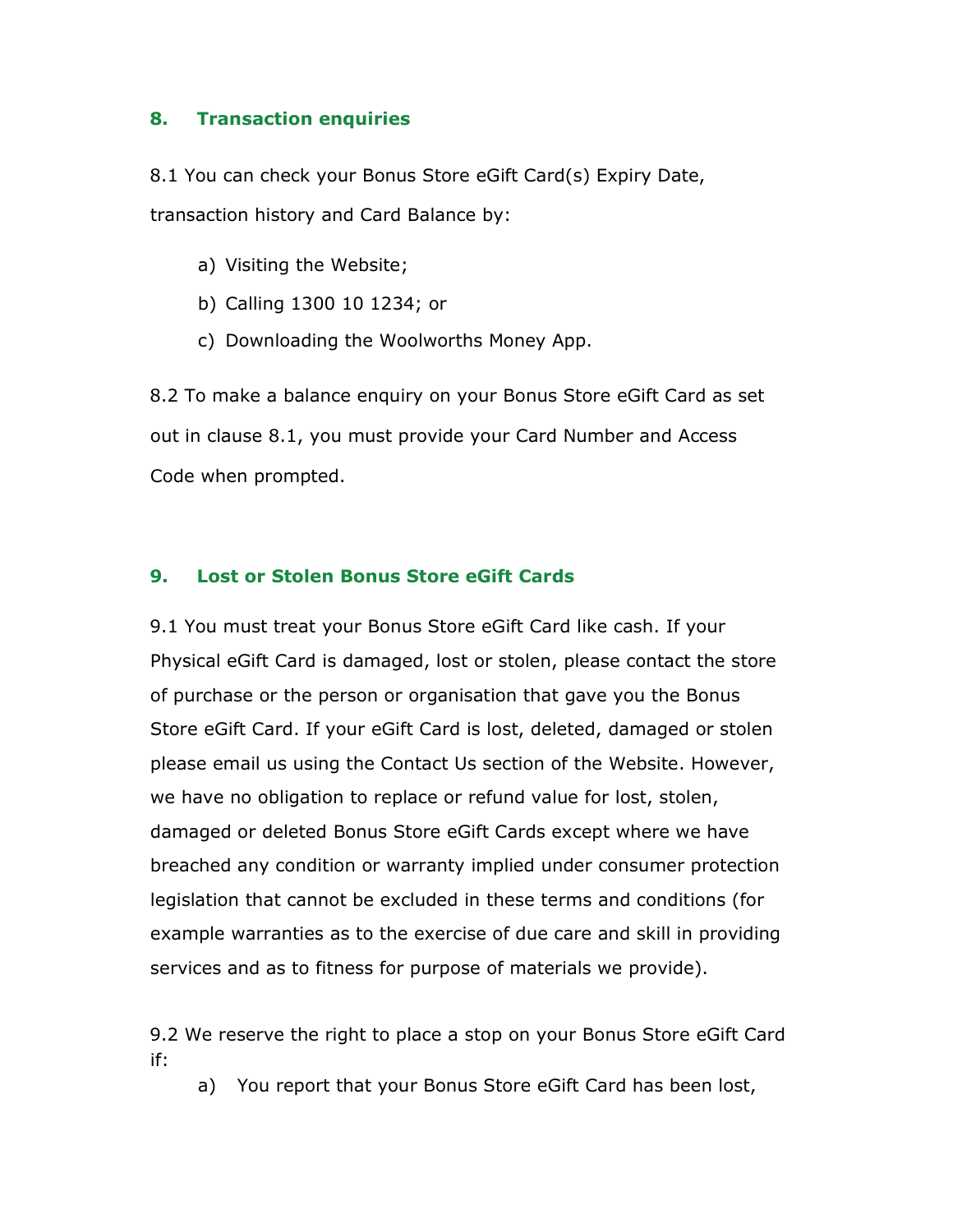stolen, damaged or deleted;

- b) We believe (or reasonably suspect) that you have used (or will use) your Bonus Store eGift Card contrary to these terms and conditions; or
- c) We believe (or reasonably suspect) that there is an error with your Bonus Store eGift Card.

## 10. Liability

10.1 You are responsible for the use and safety of your Bonus Store eGift Card, and are liable for all transactions made on your Bonus Store eGift Card.

- 10.2 Subject at all times to the exceptions in clause 10.3:
	- a) we are not liable to you for any loss or damage (whether direct, indirect, consequential or special) either in negligence, other tort, breach of contract, breach of warranty or for any other reason or cause whatsoever, arising out of or in connection with a Bonus Store eGift Card, these terms and conditions or your use of the Website, including any loss or corruption of data, interference with or damage to your computer or any interruption, delay or failure in the Website; and
	- b) you agree to indemnify us against any claim, damages or expenses we suffer in connection with the use of your photo, including any infringement of another person's intellectual property rights or unauthorised use of any image of any other person.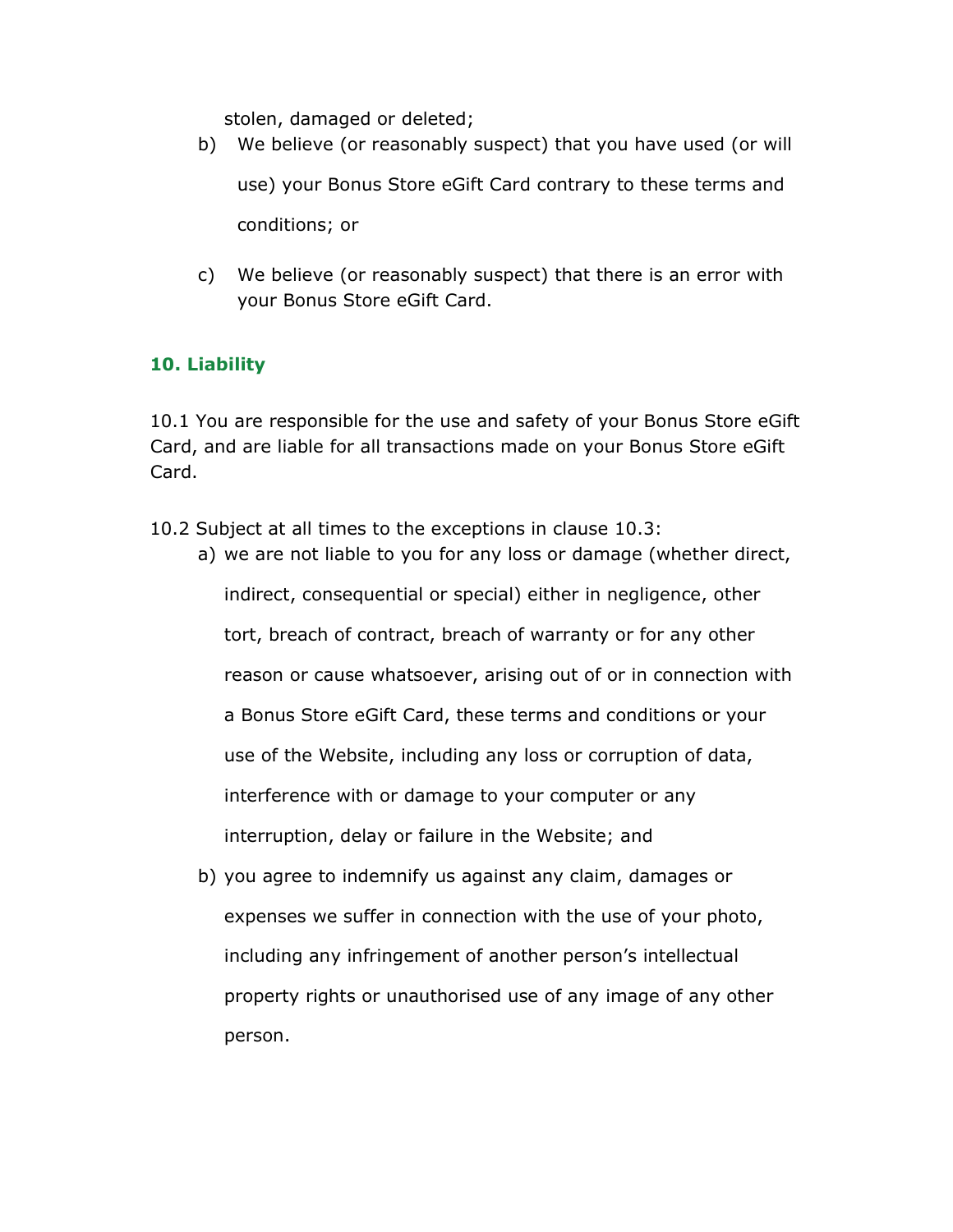10.3 The exclusion of our liability and indemnity in clause 10.2 only applies to the extent permitted by law. Where consumer protection legislation implies any condition or warranty that cannot be excluded in these terms and conditions, we limit our liability for breach of any such implied conditions or warranties to re supply of the services (or costs thereof). Any liability we have to you will be reduced by the extent (if any) to which you caused or contributed to the loss or damage. This clause 10 will apply even after this agreement has ended.

### 11. Relationship with us

11.1 Subject to clause 3.3, Bonus Store eGift Cards may be used as personal or business gifts and as part of a Customer Loyalty Program, but must not be used in connection with any marketing, advertising or other promotional activities that is not part of a Customer Loyalty Program (including without limitation in websites, internet advertisements, email, telemarketing, direct mail, newspaper and magazine advertisements, and radio and television broadcasts) unless you obtain our prior written approval. Bonus Store eGift Cards that are used in marketing, advertising or other promotional activities in breach of this clause 11.1 will be invalid with the result that Recipients of those cards will not be able to use or Redeem unspent value on their Bonus Store eGift Cards.

11.2 Use of our name or brands, or any names, logos or get-up of Bonus Store eGift Cards (other than in connection with the purchase or use of Bonus Store eGift Cards), is strictly prohibited.

11.3 Subject to clause 11.1, you must not use a Bonus Store eGift Card in any manner that states or implies that any person, website, business or product or service is endorsed or sponsored by or otherwise affiliated with us or any of our subsidiaries or affiliates.